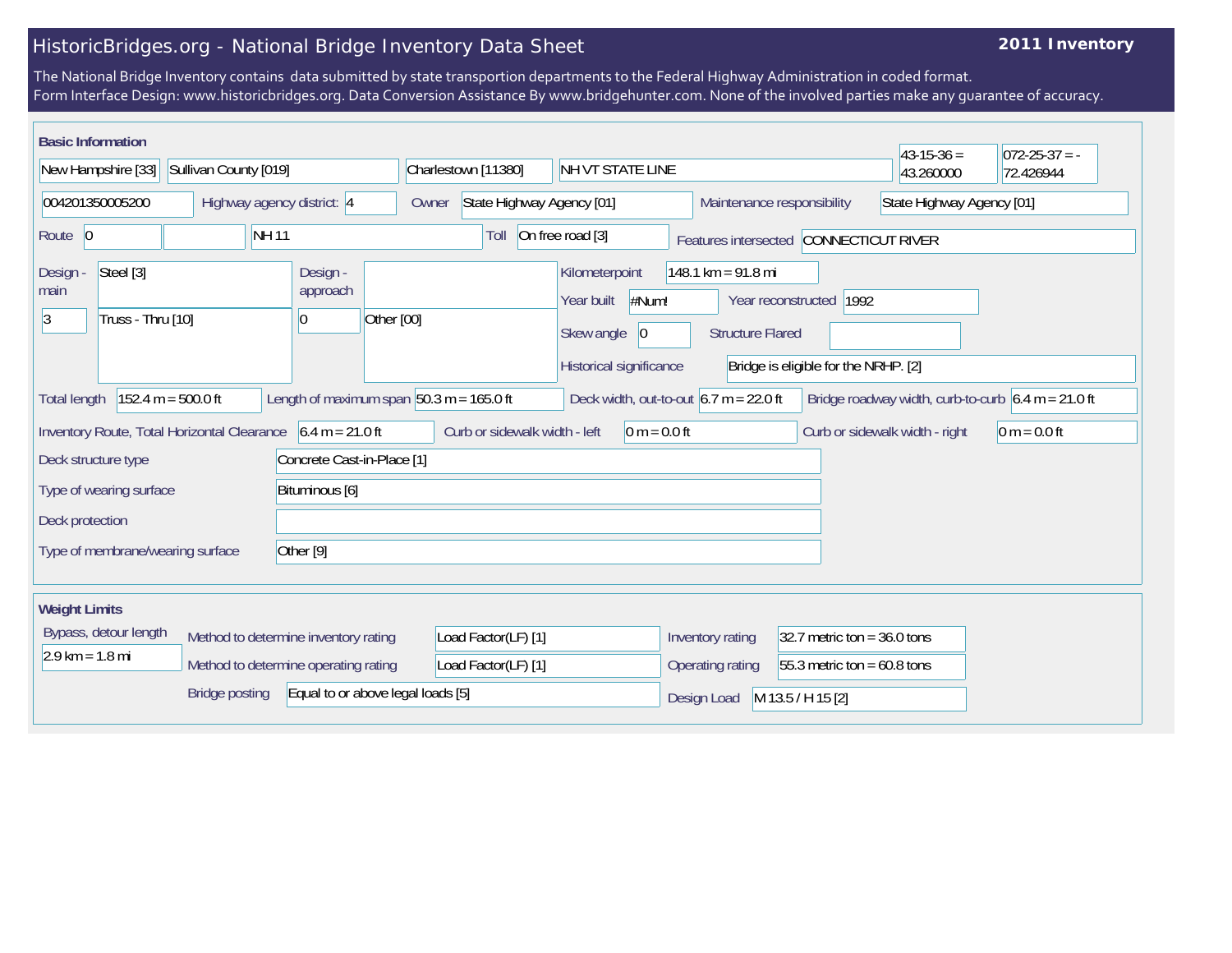| <b>Functional Details</b>                                                                                |                                                                                                                  |                                                |                               |                                                       |  |  |  |
|----------------------------------------------------------------------------------------------------------|------------------------------------------------------------------------------------------------------------------|------------------------------------------------|-------------------------------|-------------------------------------------------------|--|--|--|
| 6700<br>Average daily truck traffi  4<br>Average Daily Traffic                                           | Year 2007<br>%                                                                                                   | Future average daily traffic                   | 2032<br>9916<br>Year          |                                                       |  |  |  |
| Road classification<br>Local (Rural) [09]                                                                | Lanes on structure 2                                                                                             |                                                | Approach roadway width        | $7.3 m = 24.0 ft$                                     |  |  |  |
| Type of service on bridge Highway [1]                                                                    | Direction of traffic 2 - way traffic [2]                                                                         |                                                | Bridge median                 |                                                       |  |  |  |
| Parallel structure designation<br>No parallel structure exists. [N]                                      |                                                                                                                  |                                                |                               |                                                       |  |  |  |
| Waterway [5]<br>Type of service under bridge                                                             | Lanes under structure<br>$\vert 0 \vert$                                                                         | Navigation control                             |                               |                                                       |  |  |  |
| $0 = N/A$<br>Navigation vertical clearanc                                                                | Navigation horizontal clearance $\vert 0 = N/A \vert$                                                            |                                                |                               |                                                       |  |  |  |
| Minimum navigation vertical clearance, vertical lift bridge $\vert$ 0 m = 0.0 ft                         |                                                                                                                  | Minimum vertical clearance over bridge roadway |                               | $5.03 m = 16.5 ft$                                    |  |  |  |
| Minimum lateral underclearance reference feature Feature not a highway or railroad [N]                   |                                                                                                                  |                                                |                               |                                                       |  |  |  |
|                                                                                                          | Minimum lateral underclearance on left $0 = N/A$<br>Minimum lateral underclearance on right $ 99.9 $ = Unlimited |                                                |                               |                                                       |  |  |  |
| Minimum Vertical Underclearance $ 0 = N/A$                                                               | Minimum vertical underclearance reference feature Feature not a highway or railroad [N]                          |                                                |                               |                                                       |  |  |  |
| Appraisal ratings - underclearances N/A [N]                                                              |                                                                                                                  |                                                |                               |                                                       |  |  |  |
|                                                                                                          |                                                                                                                  |                                                |                               |                                                       |  |  |  |
|                                                                                                          | <b>Repair and Replacement Plans</b>                                                                              |                                                |                               |                                                       |  |  |  |
| Type of work to be performed                                                                             | Work to be done by contract [1]<br>Work done by                                                                  |                                                |                               |                                                       |  |  |  |
| Replacement of bridge or other structure because of<br>substandard load carrying capacity or substantial | Bridge improvement cost<br>2000000                                                                               | Roadway improvement cost                       | 200000                        |                                                       |  |  |  |
| bridge roadway geometry. [31]                                                                            | Length of structure improvement                                                                                  | $152.4 m = 500.0 ft$                           | Total project cost<br>2500000 |                                                       |  |  |  |
|                                                                                                          | Year of improvement cost estimate                                                                                | 2011                                           |                               |                                                       |  |  |  |
|                                                                                                          | Unknown [501]<br>Border bridge - state                                                                           |                                                |                               | Border bridge - percent responsibility of other state |  |  |  |
|                                                                                                          | Border bridge - structure number                                                                                 | 0                                              |                               |                                                       |  |  |  |